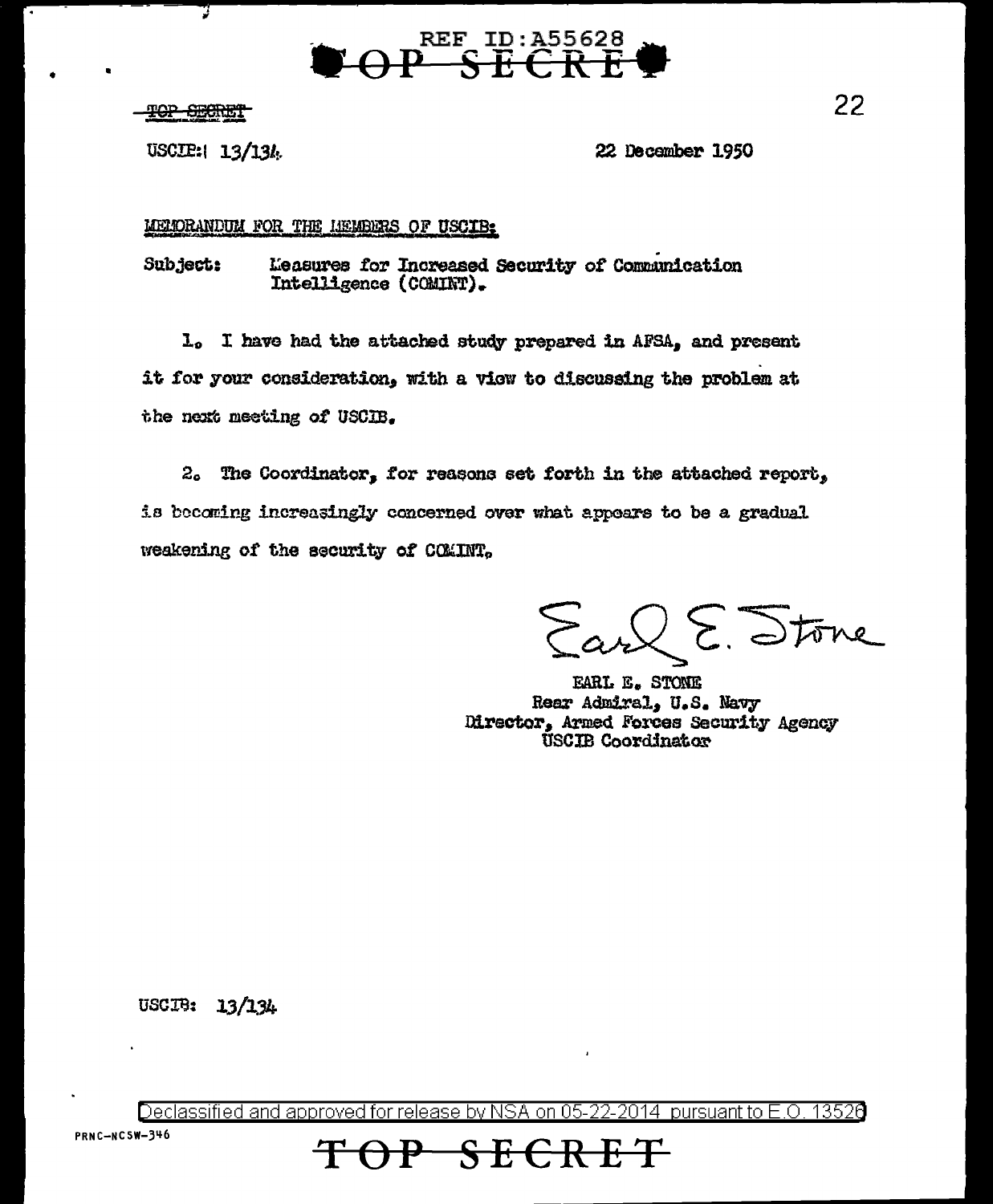

REPORT BY THE USCIB COORDINATOR

## to the

UNITED STATES COLUNICATIONS INTELLIGENCE BOARD (USCIB)

m

MEASURES FOR INCREASED SECURITY OF COLUNICATION INTELLIGENCE (COLINT)

## THE PROBLEM

1, To determine what additional measures should be tuken to protect present and future COMINT sources.

#### FACTS BEARING ON THE PROBLEM AND DISCUSSION

2. See Enclosure herewith.

### **CONCLUSIONS**

3. It is concluded that:

A review of all phases of COMINT security is warranted by the present need for increased protection of all COMINT sources and by the evident increases in hazards to COMINT security.

b. It is essential to determine whether any additional measures should be established to prevent a repetition of recent losse;, which may well have been due to leaks.

g. It may be advisable, for the protection of high-level COMINT sources, to institute particularly stringent security safeguards such as those in force in connection with certain high-level COMINT problems in World War II.

#### RECOLLENDATIONS

 $l_{i,c}$  It is recommended that the United States Communications Intelligence **Board:** 

a. Approve the above conclusions.

b. Direct the USCIB Security Committee to make the review referred to in paragraph 3a. and to include in their report specific recommendations pertinent to paragraphs 3h. and 3c...

g. Direct the USCIB Security Committee to submit its report to USCIB not later than 1 February 1951.

# TOP SECRET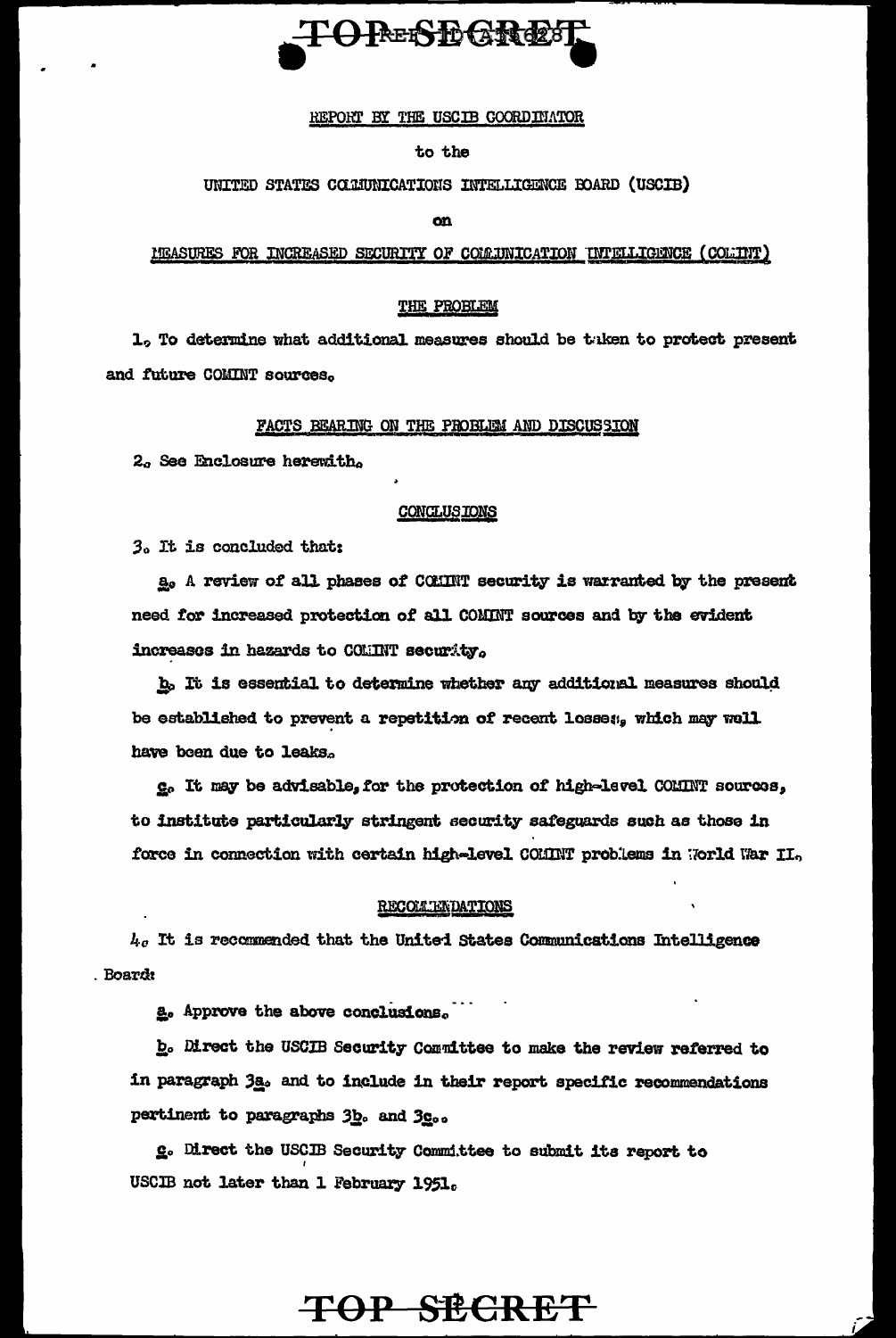

## ENCLOSURE

#### FACTS BEARTIG ON THE PROBLEM AND DISCUSSION

1. Since the end of World War II there has been a considerable improvement in the security of crypto systems employed by foreign governments, and a rather general tightening of communication security practices, making the production of COMINT increasingly difficult.

2. Concurrently, there has been a demand for more COMINT and for wider dissemination of it. The need for the protection of COMINT sources is therefore increasingly important. This need must be considered not only from the standpoint of current sources, but in the light of COMINT potentialities as  $rel1.$ 

3. The essential features of effective security control of COMINT have been established gradually during years of effort, and the security foundation is considered to be sound. There is adequate appreciation of the value of COMINT, and of the need for protecting its sources. There is, however, no ground for complacency concerning the current state of security effectiveness, in practice, USCIB has played an important role in development of current COMINT security policies and doctrines, and can be expected to play an equally important one in the perfecting of their implementation and observance.

 $4<sub>2</sub>$  We now have the following mechanisms for protection:

a. An interdepartmental authority (USCIB).

b. A Federal protective law (Public Law No. 513).

C. Improved investigative machinery.

d. Common security standards among U.S. agencies concerned with COMINT.

e. Security agreements with authorized foreign collaborators.

f. A single U.S. producer of high-level COMINT (AFSA).

Some of these mechanisms are not yet complete, For example, the existence of Public Law No. 513 should be made known to publishers, reporters, etc.; and there should be a speed-up in investigative procedures to permit more rapid clearance of porsonnel, with no sacrifice of thoroughness.

# TOP SECRET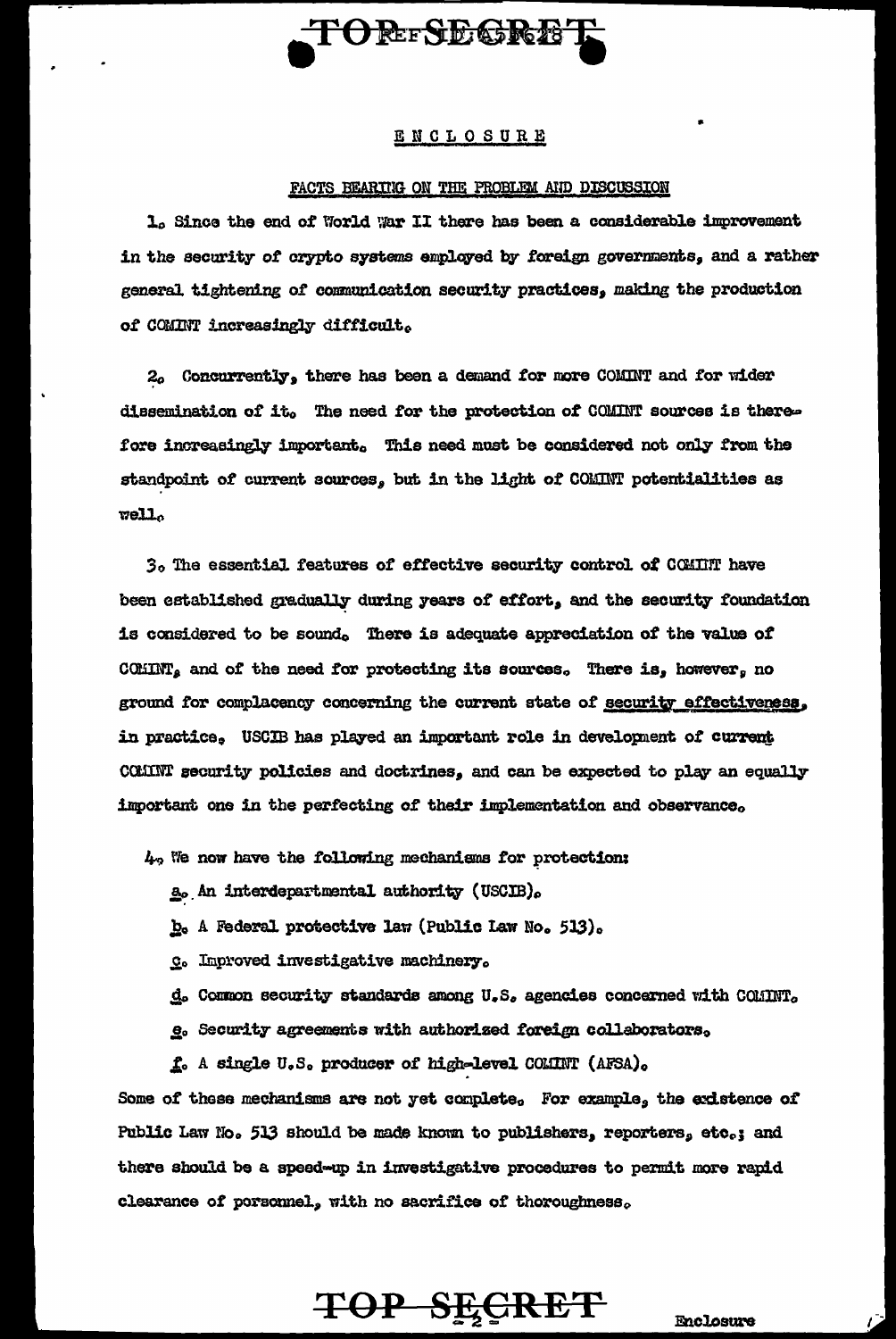# **TOPE-SEGRE**

5. Although important and basic steps have been taken since the war to establish security on a firm foundation, certain developments have, to a considerable extent, nullified the effects of our advances by introducing additional hazards. Despite the existing mechanisms for control, it is believed that present security is not adequate to insure against fatal leakage of information of our success in the solution of high-level problems. The basis of the Coordinator's continued apprehension on this score is strengthened by certain new factors in the field of COMINT. Among them are the following:

a. There has been a steady and substantial increase of both workers and consumers. The list of indoctrinated consumers alone has risen from 594 in February 1947 to 1,332 in June 1950. In addition, immunerable individuals have been brought into the fringe of knowledge for edministrative, budgetary, and other reasons,

b. Certain dissemination safeguards have gradually been relaxed. Laterial is now distributed to and maintained in a number of areas in Washington, outside the producing agencies, where it was never permitted before. Loreover, distribution to personnel of additional agencies, e.g., AEC, ECA, NSRB, RDB, and probably others, has been authorized. In addition, vestrictions on the distribution of CCLINT material to, and its retention  $\text{in}_2$  overseas occupied areas have been eased.

c. The administrative, control, and budgetary machinery and procedures are such that large numbers of individuals must now be apprised of numerous details of COMINT activities, (The multiplicity of agencies, offices, boards, and committees concerned with the operation and administration of COMINT activities necessitates distribution beyond COMINT agencies of innumerable reports, justifications, etc., which in the aggregate, are hazardous to security.)

 $d_0$  The dissemination of results is far too voluminous for safety. (It is estimated that about 750,000 copies of COMINT translations, representing some  $16_{s}$ 000 individual decrypted messages, were distributed in September, 1950, to consumer agencies.)

TOP SECRET

**Enclosure**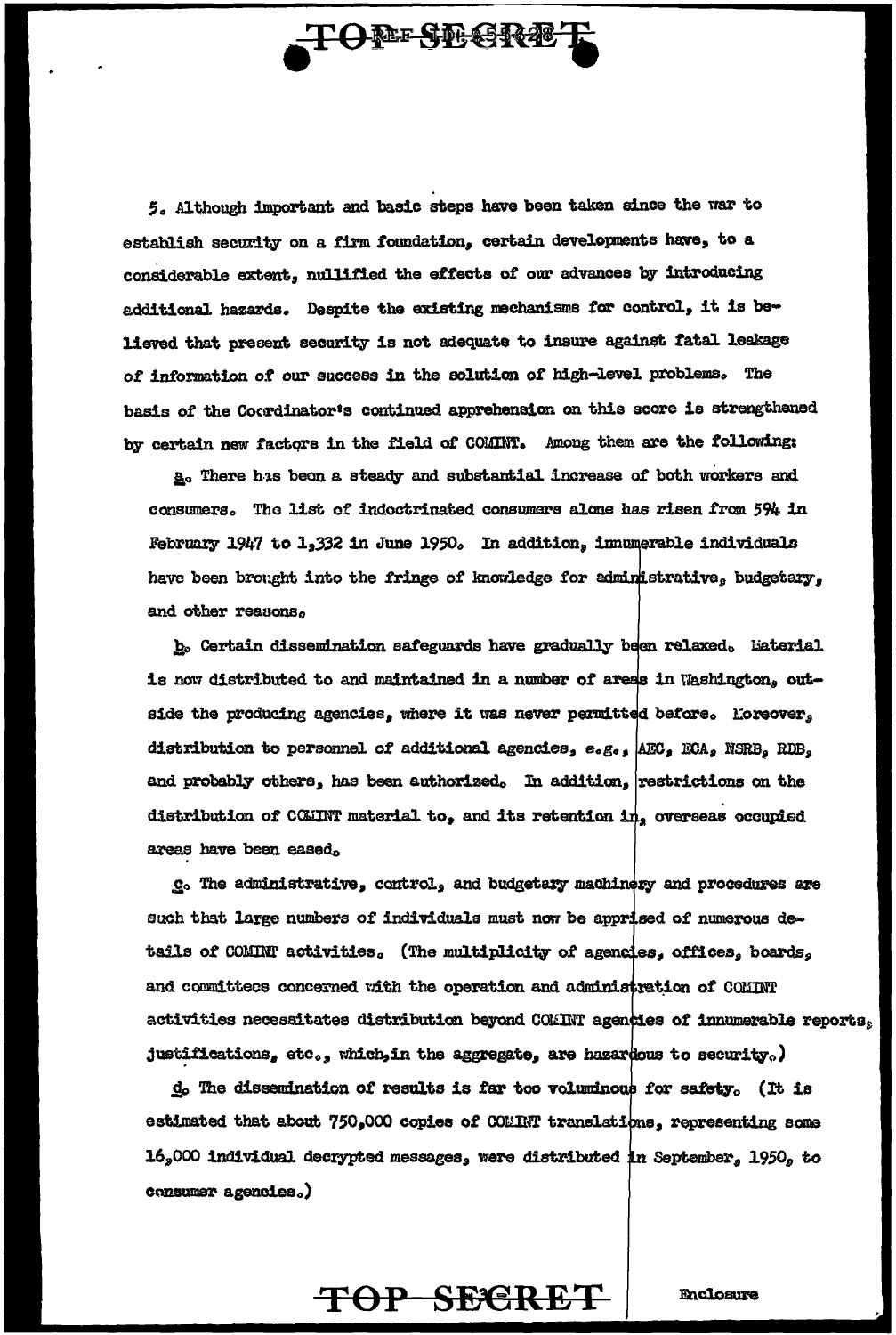

TOP SECRET

e. There is no over-all authority to insure observance of CO.INT security regulations within the COMINT consumer agencies and organizations. Possibly too much individual authority and discretion in the application of the common principles are left to individual consumer and producer agencies. (The security control of atomic energy information is an example of more centralized and righd controll.

f. Not only has there bom a significant increase in the number of persons who have been brought into the COMINT sphere since the end of hostilities in 1945, but also there has keen an increase in the rate of replacement and turnover. In time of way, because of rotating of personnel to overseas units, this turnover rate may be expected to become greater.

go Since the end of hostilities in 1945, and especially since the recent outbreak of new overt hostilities, the presence of indoctrinated personnel (particularly ground and air personnel) in combat areas has increased the danger of compromise of COMINT information through capture.

h. The probability of imminent military and political collaboration with allied nations quer than the British (HATO) will pose additional and more difficult problems in the field of COMINT security, especially if collaboratio.) should include dissemination and usage of COMINT material,

 $6.$  It is obteins that under these conditions the laws of probability are bound to operate against the continued security of COMINT. The chances of inadvertent 1 sakage of information, even aside from all considerations of loyalty, incgease as the area of dissemination of COMINT increases, since these chances increase in direct proportion to the number of persons who know the secrets, and the chances of inadvertent loss of documents increase in direct proportion to the number of documents disseminated. In precisely the same way, the chances of a foreign energ agent's success in covert operations to acquire COMINT information increase as the number of his targets increases. In the CCMIT field, the loss of a single document, sometimes regardless of its specific contents, May have disastrows consequences,

TOP SECRET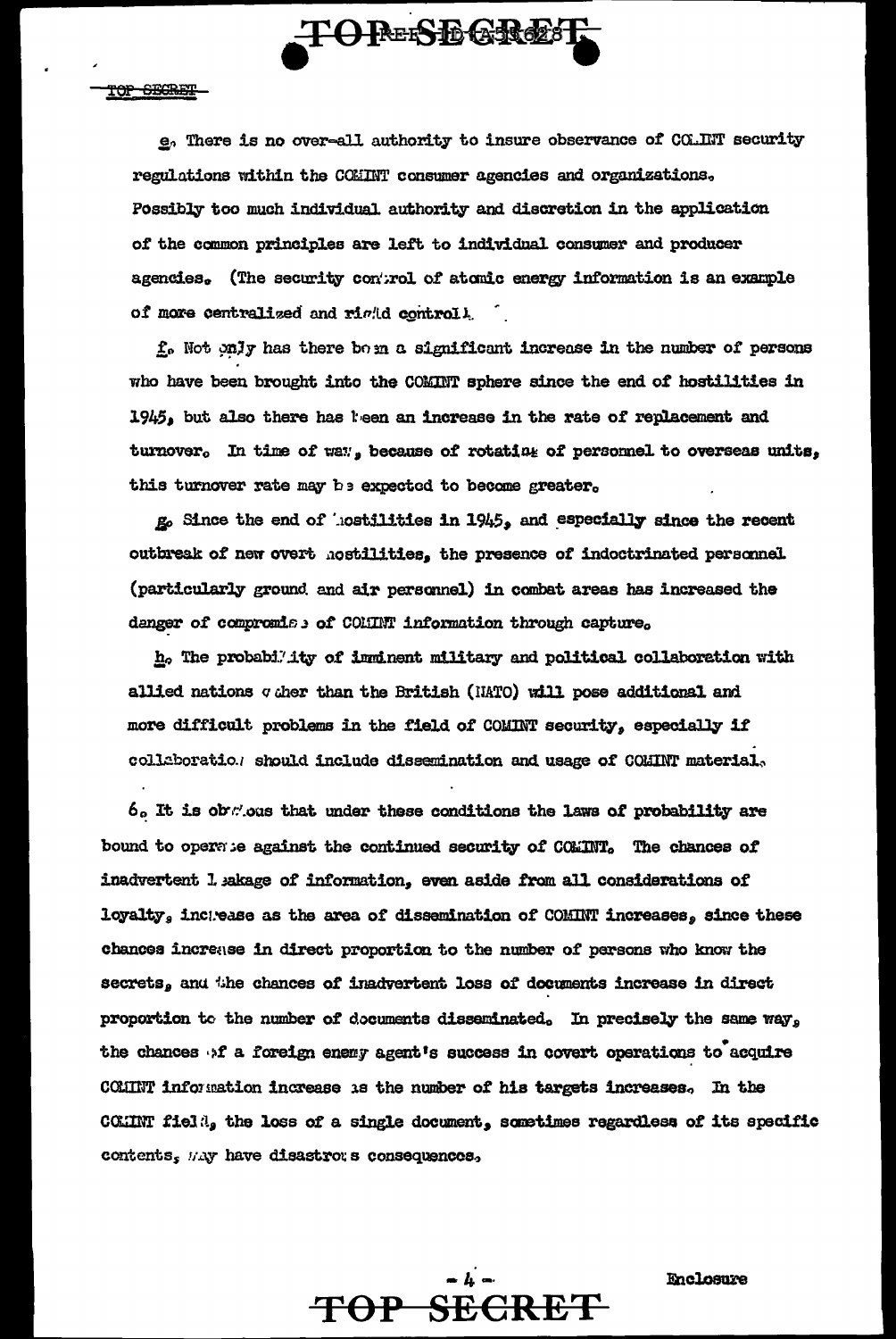

7. During World War II certain special security safeguards were established in particular segments of the high-level German COHINT problem. Actual experience with those safeguards amply demonstrated their feasibility and the practicability of operating successfully with an extremely limited number of operating personnel who had a real "need-to-know", and with the absolute minimum of dissemination. That experience proved the practicability of maintaining the utmost security of high-level material under difficult circumstances without any detriment to military operational effectiveness.

8. It is possible to safeguard COMINT by employing special disguises which will not handicap its usefulness and which at the same time will serve to hide the exact source from which it comes. Exploitation of this possibility, together with more rigid limitations on dissemination, may be necessary to insure against the drying up of the sources of this vital information.

9. In the consideration of what additional steps should be taken, it is convenient to divide the whole problem of COMINT security into four principal segments:

a. Security precautions applicable to all steps in the production of information.

b. Format of final products (in its relation to revelation of source).

c. Accounting control of production of copies, and of their dissemination to consumers.

d. Security precautions applicable to the operational use of COMINT. (Including maximum extent to which COMINT can be safely downgraded for tactical use by cover echelons)

Under its charter USCIB prescribes basic security standards and dissemination policies and therefore has cognizance over all of these aspects.

10. The USCIB Coordinator (in his capacity as Director, AFSA) has full operational jurisdiction over the first of these (paragraph 9a.), and has instituted within AFSA as rigid security controls in the production of COMINT information as practicable. Compartmentation has been especially rigid in the processing of the principal high-level crypto-systems, and it is doubtful.

# TOP SECRET